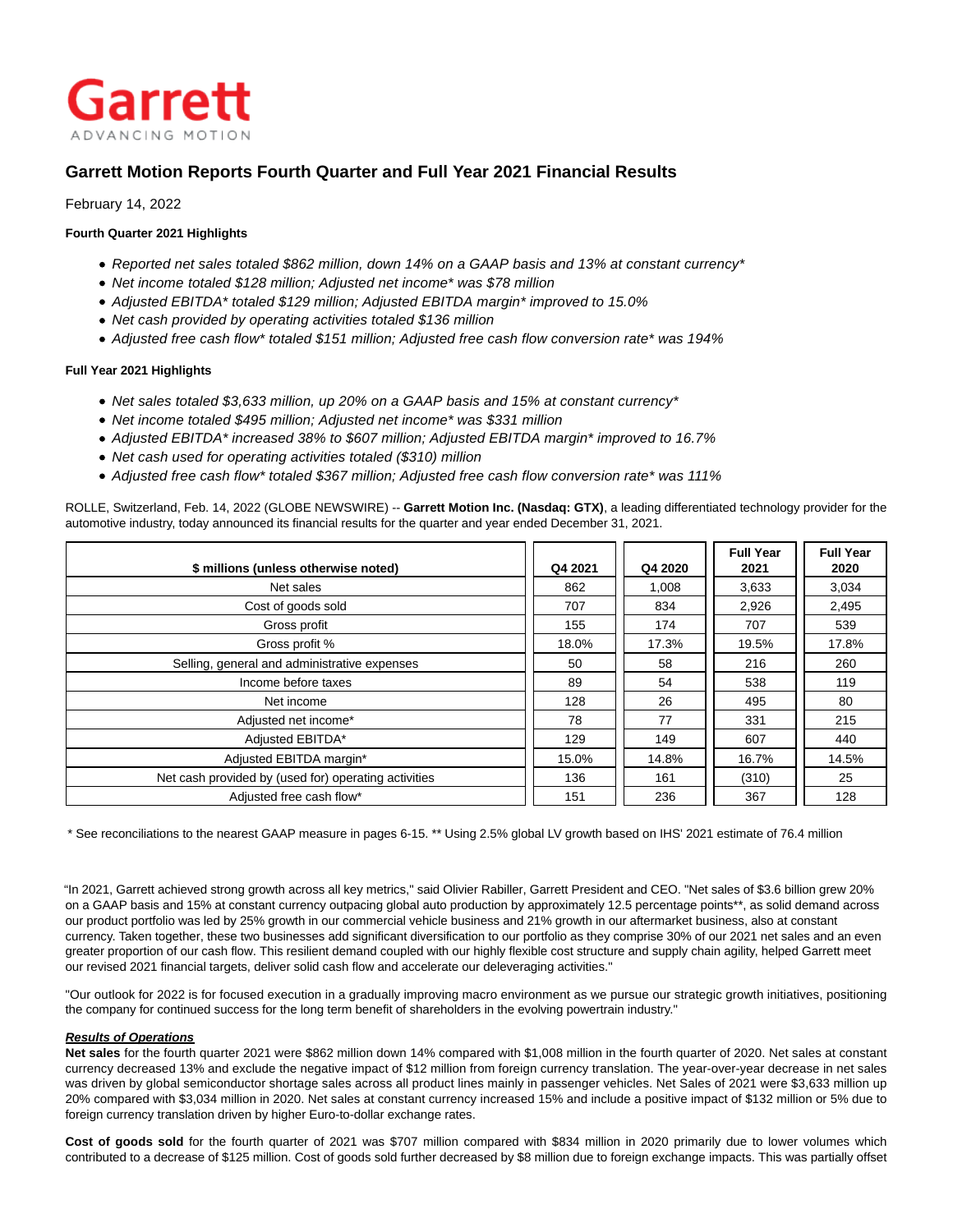by \$3 million by an unfavorable product mix and inflation on commodities, transport costs and labor, partially offset by benefits from our continued focus on productivity. R&D expenses increased by \$2 million which reflects our continued investment in new technologies and the temporary cost control actions taken in 2020 to mitigate the COVID-19 impact. Cost of goods sold in 2021 was \$2,926 million compared to \$2,495 million in 2020.

**Gross profit** totaled \$155 million for the fourth quarter of 2021 as compared to \$174 million in the fourth quarter of 2020 and the gross profit percentage for 2021 increased to 18.0% from 17.3% in 2020 primarily due to lower sales volume as well as higher R&D costs and foreign exchange impacts. This was partially offset by \$33 million productivity and product mix net of headwinds from inflation. Gross profit in 2021totaled \$707 million as compared to \$539 million in 2020 and the gross profit percentage was 19.5% as compared with 17.8% in 2020.

**Selling, general and administrative** ("SG&A") expenses for the fourth quarter of 2021 decreased to \$50 million from \$58 million in the fourth quarter of 2020 primarily due to bad debt recovery booked in the fourth quarter of 2020. As a percentage of net sales, SG&A for the fourth quarter of 2021 was 5.8% flat with 2020. For 2021 SG&A was \$216 million as compared with \$260 million in 2020 primarily due to higher strategic planning and other costs incurred in 2020 partially offset by labor, incentive accruals and foreign exchange impacts.

**Interest expense** in the fourth quarter of 2021 and for 2020 was \$23 million in both periods. Interest expense for 2021 was \$93 million as compared with \$79 million in 2020, mainly due to \$29 million accrued on the Series B Preferred Stock, partially offset by \$16 million lower interest expense on our current credit facilities compared to our credit facility in 2020 before emergence from Chapter 11 and prior year fees related to amendments to our previous credit facilities.

**Non-operating (income) expense** decreased by \$19 million in the fourth quarter of 2021 from \$31 million in 2020 to \$12 million in the fourth quarter of 2021. Non-operating (income) expense decreased by \$22 million in 2021 from \$38 million to \$16 million in 2021, primarily due to \$47 million in foreign exchange impact on debt, which was unhedged as a consequence of restrictions placed on the Company during Chapter 11 proceedings, partially offset by \$18 million higher non-service pension benefit in 2021 and \$8 million driven by interest associated with unrealized marked-to-market gains on interest rate swaps.

**Income before taxes** in the fourth quarter 2021 was \$89 million as compared with \$54 million in the fourth quarter of 2020. Income before taxes was \$538 million for 2021 as compared with \$119 million in 2020.

**Reorganization items - net** was a expense of \$5 million in the fourth quarter of 2021 as compared with \$69 million in the fourth quarter of 2020 mainly related to professional services related to Chapter 11. Reorganization items - net was a gain of \$125 million in 2021 as compared with an expense of \$73 million in 2020, and includes a \$502 million gain on the settlement of Honeywell claims, partially offset by \$119 million in professional service fees related to the Chapter 11 cases compared to 2020, \$79 million related to the termination of and expense reimbursement under the Stalking Horse Purchase Agreement, \$39 million in Directors and Officers insurance related to Chapter 11 cases, a \$19 million write off on debt issuance costs of the Pre-petition Credit Agreement debt, \$13 million in employee stock awards cancellation and \$35 million in other costs mainly related to unsecured notes settlement.

**Net Income** for the fourth quarter of 2021 was \$128 million as compared to \$26 million in the fourth quarter of 2020. Net Income was \$495 million in 2021 as compared to \$80 million in 2020 primarily as a result of higher gross profit of \$168 million, lower SG&A expenses of \$44 million, lower Other expenses of \$45 million, and favorable Reorganization items, net of \$198 million.

**Net income available to common shareholders** for 2021 was \$398 million up from \$80 million in 2020.

**Net cash used for operating activities** totaled \$310 million in 2021 as compared to \$25 million in cash provided from operating activities in 2020, reflecting the impact of a gain in Reorganization items, net in 2021 of \$125 million.

**Expenditures for property plant and equipment** totaled \$72 million in 2021 as compared with \$80 million in 2020.

#### **Non-GAAP Financial Measures**

**Adjusted net income**, which excludes Reorganization items - net, unhedged debt exposure, restructuring costs and stock-based compensation, increased 54% to \$331 million in 2021 as compared to \$215 million in 2020. In the fourth quarter Adjusted net income was \$78 million as compared to \$77 million in the fourth quarter of 2020.

**Adjusted EBITDA** increased 38% to \$607 million in 2021 as compared to \$440 million in 2020. In the fourth quarter of 2021 Adjusted EBITDA decreased 13% to \$129 million as compared to \$149 million in the fourth quarter of 2020. The Adjusted EBITDA margin increased to 16.7% in 2021 as compared to 14.5% in 2020. In the fourth quarter of 2021 the Adjusted EBITDA margin increased to 15.0% from 14.8% in the fourth quarter of 2020.

**Adjusted free cash flow**, which excludes reorganization items, repositioning charges (primarily severance costs related to internal restructuring projects) and stock compensation expense, was \$367 million in 2021 as compared with \$128 million in 2020. In the fourth quarter of 2021 it was \$151 million as compared with \$236 million in the fourth quarter of 2020.

#### **Liquidity and Capital Resources**

As of December 31, 2021, Garrett had \$720 million in available liquidity, including \$423 million in cash and cash equivalents and approximately \$297 million undrawn commitments under its revolving credit facility. In the third quarter of 2021, Garrett had \$752 million in available liquidity, including \$456 million in cash and cash equivalents and approximately \$296 million undrawn commitments under its revolving credit facility.

As of December 31, 2021, total debt including the Series B Preferred Stock, totaled \$1,618 million down from \$1,832 million at the end of the third quarter 2021.

#### **Emergence from Chapter 11**

As previously announced, on April 30, 2021, Garrett emerged from its pending Chapter 11 cases, successfully completing the restructuring process and implementing the Plan of Reorganization ("Plan") that was confirmed by the U.S. Bankruptcy Court for the Southern District of New York.

#### **Full Year 2022 Outlook**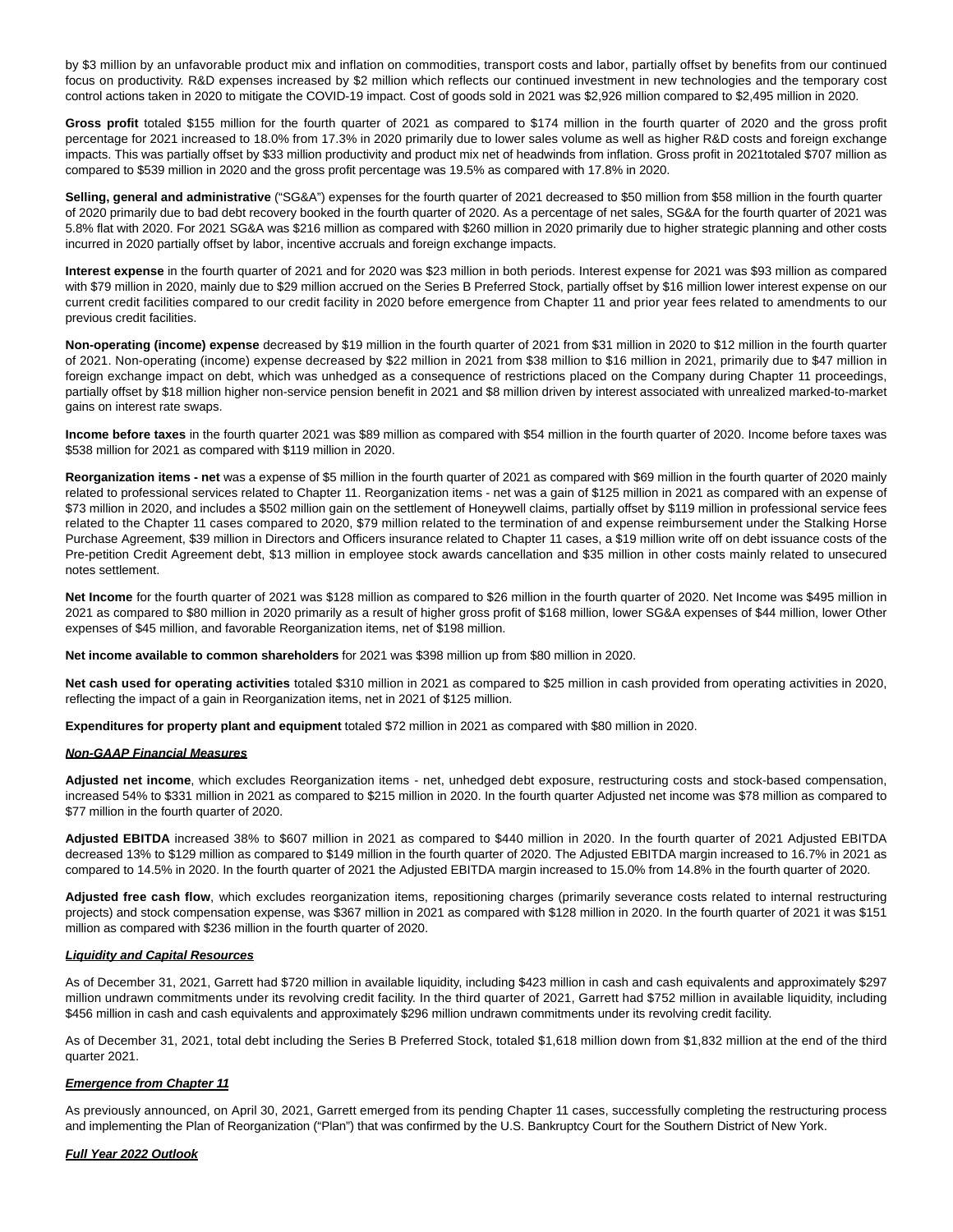Garrett is providing the following outlook for the full year 2022 for certain GAAP and Non-GAAP financial measures.

|                                                   | Full Year 2022 Outlook         |
|---------------------------------------------------|--------------------------------|
| Net sales (GAAP)                                  | \$3.7 billion to \$4.0 billion |
| Net sales growth at constant currency (Non-GAAP)* | 4% to 13%                      |
| Net income (GAAP)                                 | \$295 million to \$340 million |
| Adjusted EBITDA (Non-GAAP)*                       | \$590 million to \$650 million |
| Net cash provided by operating activities (GAAP)  | \$485 million to \$585 million |
| Adjusted free cash flow (Non-GAAP)*               | \$400 million to \$500 million |

\* See reconciliations to the nearest GAAP measure in pages 6-15.

Garrett's full year 2022 outlook, as of February 14, 2022, reflects the company's expectation that global light vehicle auto production will grow 7% global commercial vehicle production will grow 2%. Garrett's capital expenditures and R&D expenses for the full year 2022 are expected to total approximately 2.4% and 4.6%, respectively, using the midpoint of the 2022 range for net sales. The full year 2022 outlook also assumes an exchange rate of 1.13 EUR to 1.00 USD.

## **Conference Call**

Garrett will host a conference call on Monday, February 14, 2022 at 8:30 am Eastern Time / 2:30 pm Central European Time. The dial-in number for callers in the U.S. is +1-833-797-0899 and the dial-in number for international callers is +1-409-937-8894. The access code for all callers is 9557707. The conference call will be broadcast over the Internet and include a slide presentation. To access the webcast and supporting materials, please visit the investor relations section of Garrett's website at [http://investors.garrettmotion.com/.](https://www.globenewswire.com/Tracker?data=PkPSSI2bEyGVQhiNO4jb4B9ELuAv9Yk_kfwA_pe9jbYfZIi-ETdBhbrAb-P7DCrtCVggQs_jxtmDAFwosgsJomdSLrNNfiGLVWf5OPS81JAbZp83-4yZbpWztVSsewsL) 

A replay of the conference call can be accessed through March 1, 2021 by dialing +1-855-859-2056 in the U.S. and +1-404-537-3406 outside the U.S., and then entering the access code 9557707. The webcast will also be archived on Garrett's IR website.

## **Forward-Looking Statements**

This press release contains "forward-looking statements" within the meaning of Section 21E of the Securities Exchange Act of 1934, as amended. All statements, other than statements of fact, that address activities, events or developments that we or our management intend, expect, project, believe or anticipate will or may occur in the future are forward-looking statements including without limitation our statements regarding the impact of the COVID-19 pandemic on Garrett's business, financial results and financial conditions, industry trends, Garrett's strategy. Although we believe forwardlooking statements are based upon reasonable assumptions, such statements involve known and unknown risks, uncertainties, and other factors, which may cause the actual results or performance of Garrett to be materially different from any future results or performance expressed or implied by such forward-looking statements. Such risks and uncertainties include but are not limited to those described in our annual report on Form 10-K for the year ended December 31, 2021, as well as our other filings with the Securities and Exchange Commission, under the headings "Risk Factors" and "Cautionary Note Regarding Forward-Looking Statements." You are cautioned not to place undue reliance on these forward-looking statements, which speak only as of the date of this document. Forward-looking statements are not guarantees of future performance, and actual results, developments and business decisions may differ from those envisaged by our forward-looking statements.

## **Non-GAAP Financial Measures**

This release includes the following Non-GAAP financial measures which are not calculated in accordance with generally accepted accounting principles in the United States ("GAAP"): constant currency sales growth, Adjusted Net Income, EBITDA, Adjusted EBITDA, Adjusted EBITDA Margin, Adjusted Free Cash Flow, Adjusted Free Cash Flow Conversion Rate and Net cash provided by operating activities less Expenditures for property, plant and equipment. The Non-GAAP financial measures provided herein are adjusted for certain items as presented in the Appendix containing Non-GAAP Reconciliations and may not be directly comparable to similar measures used by other companies in our industry, as other companies may define such measures differently. Management believes that, when considered together with reported amounts, these measures are useful to investors and management in understanding our ongoing operations and analysis of ongoing operating trends. Garrett believes that Adjusted EBITDA and Adjusted EBITDA Margin are important indicators of operating performance because they exclude the effects of income taxes and certain other items, as well as the effects of financing and investing activities by eliminating the effects of interest and depreciation expenses and therefore more closely measures our operational performance. These metrics should be considered in addition to, and not as replacements for, the most comparable GAAP measure. For additional information with respect to our Non-GAAP financial measures, see our annual report on Form 10-K for the year ended December 31, 2021.

## **About Garrett Motion Inc.**

Garrett Motion is a differentiated technology leader, serving customers worldwide for more than 65 years with passenger vehicle, commercial vehicle, aftermarket replacement and performance enhancement solutions. Garrett's cutting-edge technology enables vehicles to become safer, more connected, efficient and environmentally friendly. Our portfolio of turbocharging, electric boosting and automotive software solutions empowers the transportation industry to redefine and further advance motion. For more information, please visit www.garrettmotion.com.

Contacts: MEDIA **INVESTOR RELATIONS** Christophe Mathy **Paul Blalock** +41786437194 +1 862 812-5013 [christophe.mathy@garrettmotion.com](mailto:christophe.mathy@garrettmotion.com) [paul.blalock@garrettmotion.com](mailto:paul.blalock@garrettmotion.com)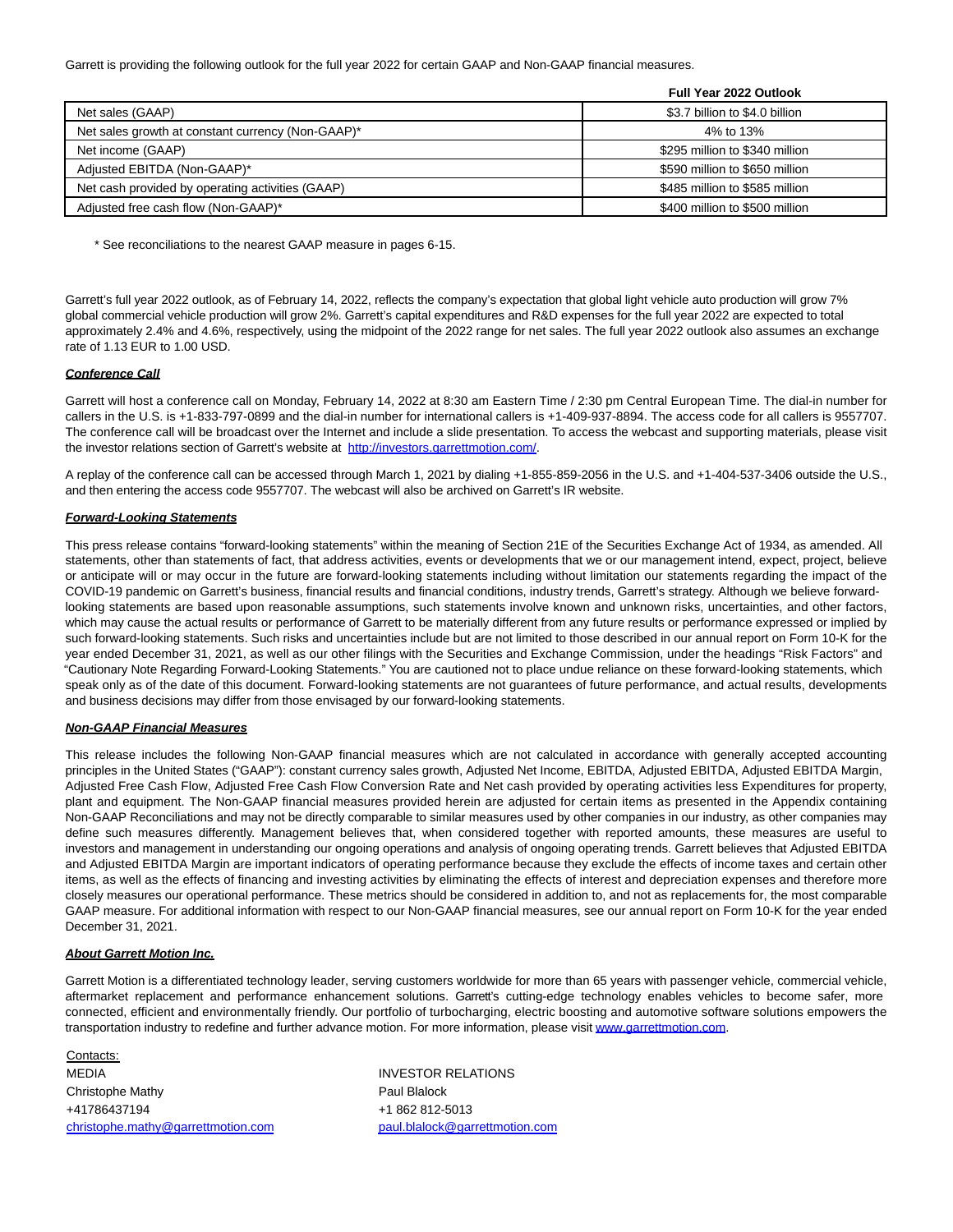## **GARRETT MOTION INC.**

## **CONSOLIDATED STATEMENTS OF OPERATIONS**

|                                              | For the Three Months Ended<br>December 31, |    |            |      | For the Year Ended<br>December 31,              |      |            |  |
|----------------------------------------------|--------------------------------------------|----|------------|------|-------------------------------------------------|------|------------|--|
|                                              | 2021                                       |    | 2020       | 2021 |                                                 | 2020 |            |  |
|                                              |                                            |    |            |      | (Dollars in millions, except per share amounts) |      |            |  |
| Net sales                                    | \$<br>862                                  | \$ | 1,008      | \$   | 3,633                                           | \$   | 3,034      |  |
| Cost of goods sold                           | 707                                        |    | 834        |      | 2,926                                           |      | 2,495      |  |
| <b>Gross profit</b>                          | 155                                        |    | 174        |      | 707                                             |      | 539        |  |
| Selling, general and administrative expenses | 50                                         |    | 58         |      | 216                                             |      | 260        |  |
| Other expense, net                           |                                            |    |            |      |                                                 |      | 46         |  |
| Interest expense                             | 23                                         |    | 23         |      | 93                                              |      | 79         |  |
| Non-operating income                         | (12)                                       |    | (31)       |      | (16)                                            |      | (38)       |  |
| Reorganization items, net                    | 5                                          |    | 69         |      | (125)                                           |      | 73         |  |
| Income before taxes                          | 89                                         |    | 54         |      | 538                                             |      | 119        |  |
| Tax (benefit) expense                        | (39)                                       |    | 28         |      | 43                                              |      | 39         |  |
| Net income                                   | 128                                        |    | 26         |      | 495                                             |      | 80         |  |
| Less: preferred stock dividend               | (37)                                       |    |            |      | (97)                                            |      |            |  |
| Net income available for distribution        | 91                                         |    | 26         |      | 398                                             |      | 80         |  |
| Earnings per share                           |                                            |    |            |      |                                                 |      |            |  |
| Basic                                        | \$<br>0.29                                 | \$ | 0.34       | \$   | 1.69                                            | \$   | 1.06       |  |
| Diluted                                      | \$<br>0.29                                 | \$ | 0.34       | \$   | 1.56                                            | \$   | 1.05       |  |
| Weighted average common shares outstanding   |                                            |    |            |      |                                                 |      |            |  |
| Basic                                        | 64,818,700                                 |    | 75,797,216 |      | 69,706,183                                      |      | 75,543,461 |  |
| <b>Diluted</b>                               | 64,915,470                                 |    | 75,797,216 |      | 317,503,300                                     |      | 76,100,509 |  |

## **GARRETT MOTION INC.**

## **CONSOLIDATED STATEMENTS OF COMPREHENSIVE INCOME (LOSS)**

|                                                                 | For the Three Months Ended<br>December 31. |      |  |       |      | For the Year Ended<br>December 31. |  |       |  |  |
|-----------------------------------------------------------------|--------------------------------------------|------|--|-------|------|------------------------------------|--|-------|--|--|
|                                                                 | 2021                                       |      |  | 2020  | 2021 |                                    |  | 2020  |  |  |
|                                                                 | (Dollars in millions)                      |      |  |       |      |                                    |  |       |  |  |
| Net income                                                      | \$                                         | 128S |  | 26    | S    | 495 \$                             |  | 80    |  |  |
| Foreign exchange translation adjustment                         |                                            |      |  | (123) |      | 38                                 |  | (234) |  |  |
| Defined benefit pension plan adjustment, net of tax             |                                            | 36   |  | (18)  |      | 36                                 |  | (18)  |  |  |
| Changes in fair value of effective cash flow hedges, net of tax |                                            | 3    |  | (7)   |      | 10                                 |  | (7)   |  |  |
| Changes in fair value of net investment hedges, net of tax      |                                            | 14   |  |       |      | 41                                 |  |       |  |  |
| Total other comprehensive income (loss), net of tax             |                                            | 54   |  | (140) |      | 125                                |  | (259) |  |  |
| Comprehensive income (loss)                                     |                                            | 182  |  | (114) |      | 620 \$                             |  | (179) |  |  |

**GARRETT MOTION INC.**

# **CONSOLIDATED BALANCE SHEETS**

|                           | December 31,          |      |     |  |  |  |
|---------------------------|-----------------------|------|-----|--|--|--|
|                           | 2021                  |      |     |  |  |  |
|                           | (Dollars in millions) |      |     |  |  |  |
| <b>ASSETS</b>             |                       |      |     |  |  |  |
| Current assets:           |                       |      |     |  |  |  |
| Cash and cash equivalents | \$<br>423             | - \$ | 592 |  |  |  |
| Restricted cash           | 41                    |      | 101 |  |  |  |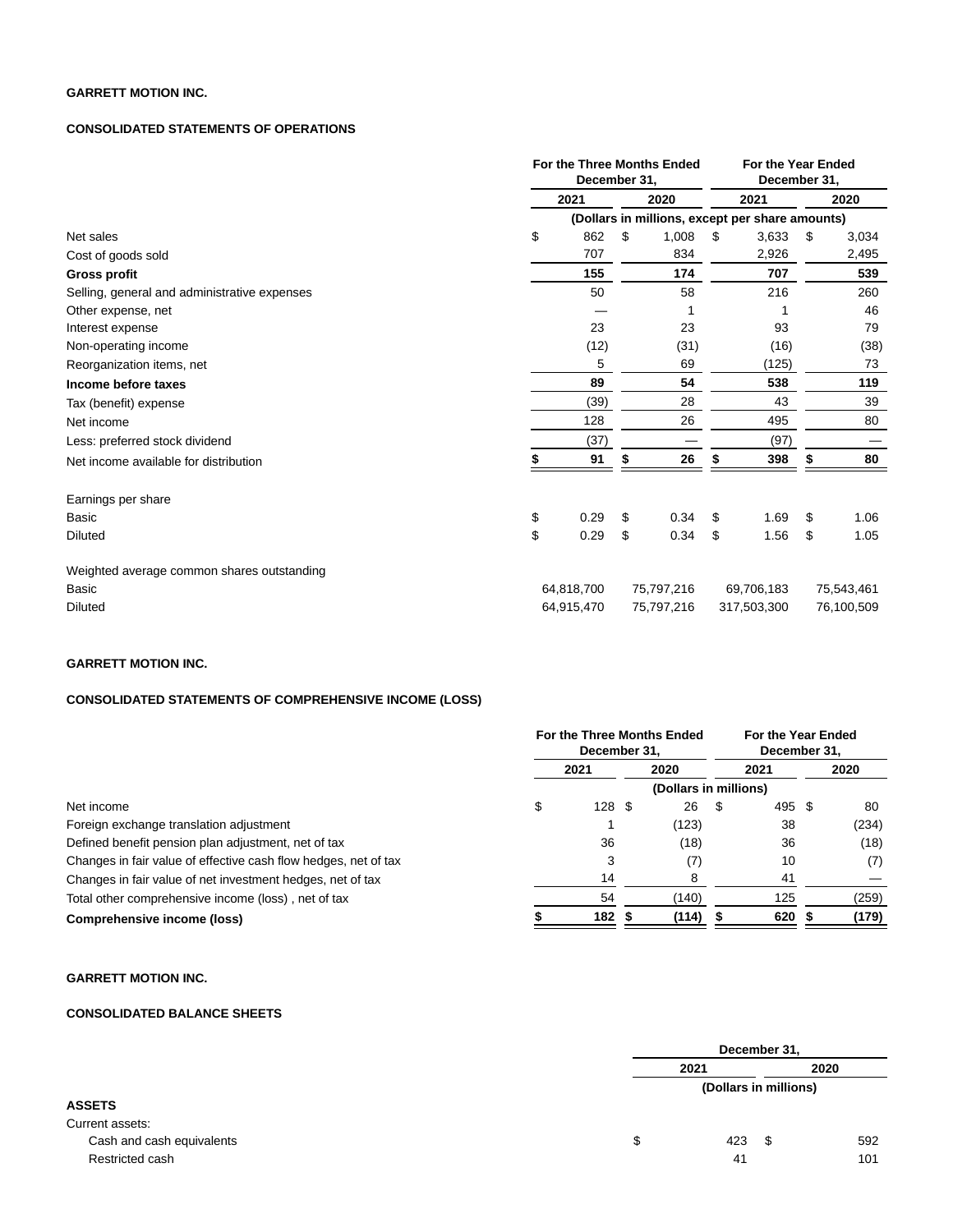| Accounts, notes and other receivables – net                                                                                                                           | 747         | 841         |
|-----------------------------------------------------------------------------------------------------------------------------------------------------------------------|-------------|-------------|
| Inventories - net                                                                                                                                                     | 244         | 235         |
| Other current assets                                                                                                                                                  | 56          | 110         |
| Total current assets                                                                                                                                                  | 1,511       | 1,879       |
| Investments and long-term receivables                                                                                                                                 | 28          | 30          |
| Property, plant and equipment - net                                                                                                                                   | 485         | 505         |
| Goodwill                                                                                                                                                              | 193         | 193         |
| Deferred income taxes                                                                                                                                                 | 289         | 275         |
| Other assets                                                                                                                                                          | 200         | 135         |
| <b>Total assets</b>                                                                                                                                                   | \$<br>2,706 | \$<br>3,017 |
| <b>LIABILITIES</b>                                                                                                                                                    |             |             |
| <b>Current liabilities:</b>                                                                                                                                           |             |             |
| Accounts payable                                                                                                                                                      | \$<br>1,006 | \$<br>1,019 |
| Borrowings under revolving credit facility                                                                                                                            |             | 370         |
| Current maturities of long-term debt                                                                                                                                  | 7           |             |
| Debtor-in-possession Term Loan                                                                                                                                        |             | 200         |
| Mandatorily redeemable Series B Preferred Stock                                                                                                                       | 200         |             |
| <b>Accrued liabilities</b>                                                                                                                                            | 295         | 242         |
| <b>Total current liabilities</b>                                                                                                                                      | 1,508       | 1,831       |
| Long-term debt                                                                                                                                                        | 1,181       | 1,082       |
| Mandatorily redeemable Series B Preferred Stock                                                                                                                       | 195         |             |
| Deferred income taxes                                                                                                                                                 | 21          | 2           |
| <b>Other liabilities</b>                                                                                                                                              | 269         | 120         |
| Total liabilities not subject to compromise                                                                                                                           | 3,174       | 3,035       |
| Liabilities subject to compromise                                                                                                                                     |             | 2,290       |
| <b>Total liabilities</b>                                                                                                                                              | \$<br>3,174 | \$<br>5,325 |
| <b>COMMITMENTS AND CONTINGENCIES</b>                                                                                                                                  |             |             |
| <b>EQUITY (DEFICIT)</b>                                                                                                                                               |             |             |
| Series A Preferred Stock, par value \$0.001; 245,921,617 shares issued and outstanding as of                                                                          |             |             |
| December 31, 2021                                                                                                                                                     | \$          | \$          |
| Common Stock, par value \$0.001; 1,000,000,000 and 400,000,000 shares authorized,<br>64,570,950 and 76,229,578 issued and 64,570,950 and 75,813,634 outstanding as of |             |             |
| December 31, 2021 and December 31, 2020, respectively                                                                                                                 |             |             |
| Additional paid-in capital                                                                                                                                            | 1,326       | 28          |
| Retained deficit                                                                                                                                                      | (1,790)     | (2,207)     |
| Accumulated other comprehensive income                                                                                                                                | (4)         | (129)       |
| Total deficit                                                                                                                                                         | (468)       | (2,308)     |
| Total liabilities and deficit                                                                                                                                         | \$<br>2,706 | \$<br>3,017 |
|                                                                                                                                                                       |             |             |

# **GARRETT MOTION INC.**

| <b>CONSOLIDATED STATEMENTS OF CASH FLOWS</b>                                      | For the Year Ended December 31, |       |                       |       |  |  |  |
|-----------------------------------------------------------------------------------|---------------------------------|-------|-----------------------|-------|--|--|--|
|                                                                                   |                                 | 2021  | 2020                  |       |  |  |  |
|                                                                                   |                                 |       | (Dollars in millions) |       |  |  |  |
| Cash flows from operating activities:                                             |                                 |       |                       |       |  |  |  |
| Net income                                                                        | \$                              | 495   | \$                    | 80    |  |  |  |
| Adjustments to reconcile net income to net cash provided by operating activities: |                                 |       |                       |       |  |  |  |
| Reorganization items, net                                                         |                                 | (435) |                       | 60    |  |  |  |
| Deferred income taxes                                                             |                                 | (36)  |                       | (34)  |  |  |  |
| Depreciation                                                                      |                                 | 92    |                       | 86    |  |  |  |
| Amortization of deferred issuance costs                                           |                                 |       |                       |       |  |  |  |
| Accretion of debt discount, net of interest payments                              |                                 | 19    |                       |       |  |  |  |
| Foreign exchange loss (gain)                                                      |                                 |       |                       | (58)  |  |  |  |
| Stock compensation expense                                                        |                                 |       |                       | 10    |  |  |  |
| Pension expense                                                                   |                                 | (2)   |                       | 15    |  |  |  |
| Other                                                                             |                                 | (10)  |                       | 44    |  |  |  |
| Changes in assets and liabilities:                                                |                                 |       |                       |       |  |  |  |
| Accounts, notes and other receivables                                             |                                 | 18    |                       | (162) |  |  |  |
| Inventories                                                                       |                                 | (31)  |                       | (14)  |  |  |  |
| Other assets                                                                      |                                 | (32)  |                       | (45)  |  |  |  |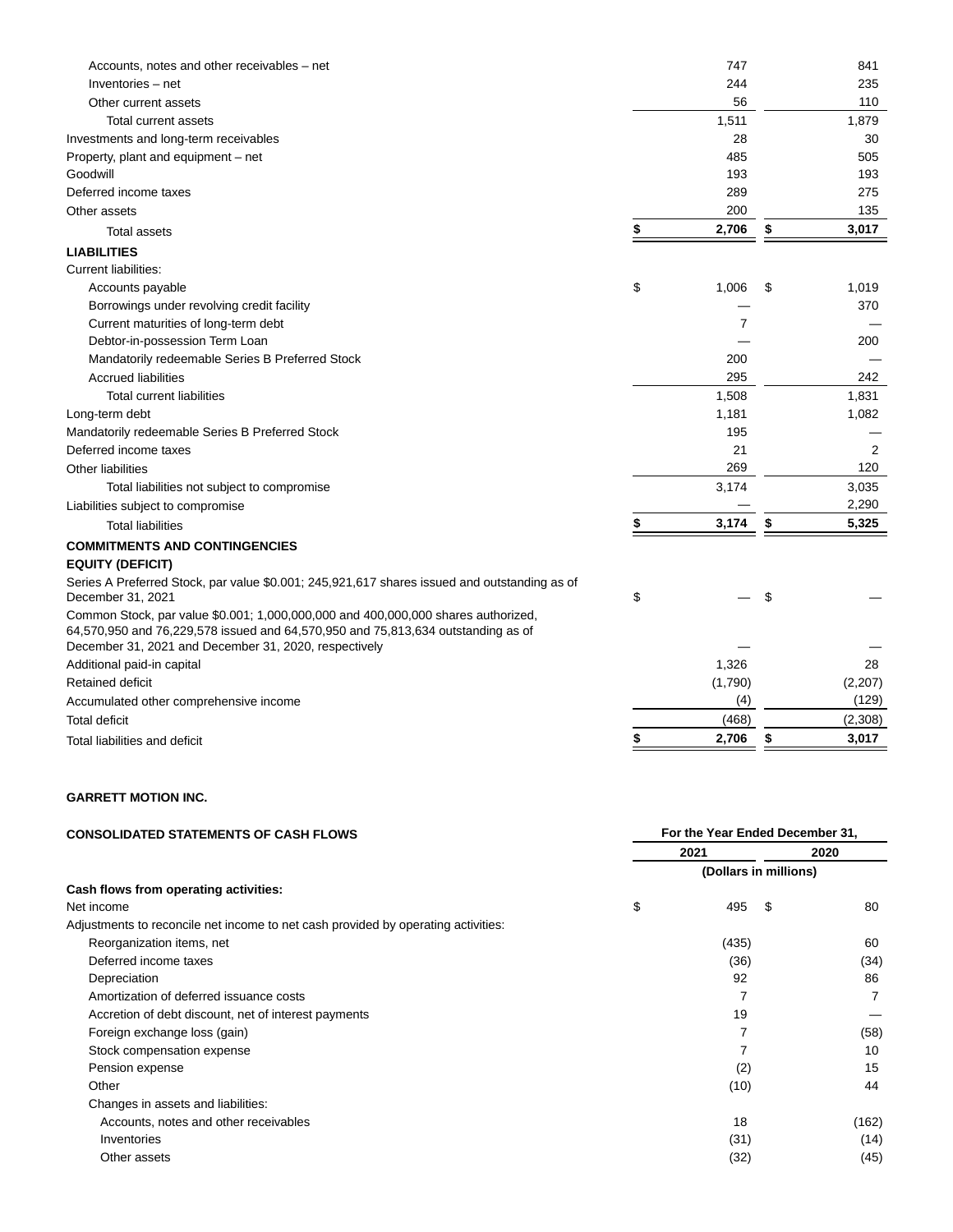| Accounts payable                                                                      | (75)        | 41         |
|---------------------------------------------------------------------------------------|-------------|------------|
| <b>Accrued liabilities</b>                                                            | (46)        | (13)       |
| Obligations payable to Honeywell                                                      | (375)       | 6          |
| <b>Other liabilities</b>                                                              | 87          | 2          |
| Net cash (used for) provided by operating activities                                  | \$<br>(310) | \$<br>25   |
| Cash flows from investing activities:                                                 |             |            |
| Expenditures for property, plant and equipment                                        | (72)        | (80)       |
| Other                                                                                 |             |            |
| Net cash used for investing activities                                                | \$<br>(71)  | \$<br>(80) |
| Cash flows from financing activities:                                                 |             |            |
| Proceeds from issuance of Series A Preferred Stock                                    | 1,301       |            |
| Proceeds from issuance of long-term debt, net of deferred financing costs             | 1,221       |            |
| Proceeds from revolving credit facilities                                             |             | 1.449      |
| Payments of long-term debt                                                            | (1, 517)    | (2)        |
| Payments of revolving credit facilities                                               | (370)       | (1,100)    |
| (Repayments) proceeds from debtor-in-possession financing                             | (200)       | 200        |
| Redemption of Series B Preferred Stock                                                | (201)       |            |
| Payments for Cash-Out election                                                        | (69)        |            |
| Repurchases of Series A Preferred Stock                                               | (15)        |            |
| Repurchases of Common Stock                                                           | (4)         |            |
| Revolving facility financing costs                                                    | (7)         |            |
| Debtor-in-possession financing fees                                                   |             | (13)       |
| Other                                                                                 |             | (4)        |
| Net cash provided by financing activities                                             | \$<br>139   | \$<br>530  |
| Effect of foreign exchange rate changes on cash, cash equivalents and restricted cash | 13          | 31         |
| Net (decrease) increase in cash, cash equivalents and restricted cash                 | (229)       | 506        |
| Cash, cash equivalents and restricted cash at beginning of period                     | 693         | 187        |
| Cash, cash equivalents and restricted cash at end of period                           | \$<br>464   | \$<br>693  |
| Supplemental cash flow disclosure:                                                    |             |            |
| Income taxes paid (net of refunds)                                                    | 61          | 44         |
| Interest expense paid                                                                 | 61          | 63         |
| Reorganization items paid                                                             | 350         | 14         |
| Supplemental disclosure of non-cash investing and financing activities:               |             |            |
| <b>Issuance of Series B Preferred Stock</b>                                           | 577         |            |
| Expenditures for property, plant and equipment in accounts payable                    | 32          | 47         |
|                                                                                       |             |            |

# **Reconciliation of Net Income to Adjusted EBITDA(1)**

|                                                                                                    | For the Three Months<br><b>Ended</b><br>December 31, |       |                       |       |       | For the Year<br><b>Ended</b><br>December 31, |
|----------------------------------------------------------------------------------------------------|------------------------------------------------------|-------|-----------------------|-------|-------|----------------------------------------------|
|                                                                                                    | 2021                                                 |       |                       | 2020  | 2021  | 2020                                         |
|                                                                                                    |                                                      |       | (Dollars in millions) |       |       |                                              |
| Net income - GAAP                                                                                  | S                                                    | 128   | S                     | 26    | \$495 | \$<br>80                                     |
| Net interest expense                                                                               |                                                      | 15    |                       | 23    | 82    | 76                                           |
| Tax (benefit) expense                                                                              |                                                      | (39)  |                       | 28    | 43    | 39                                           |
| Depreciation                                                                                       |                                                      | 22    |                       | 26    | 92    | 86                                           |
| <b>EBITDA (Non-GAAP)</b>                                                                           |                                                      | 126   | \$                    | 103   | \$712 | 281<br>\$                                    |
| Other expense, net (which consists of indemnification, asbestos and environmental expenses)<br>(2) |                                                      |       |                       |       |       | 45                                           |
| Non-operating (income) expense (3)                                                                 |                                                      | (3)   |                       | 13    | (12)  | 5                                            |
| Reorganization items, net <sup>(4)</sup>                                                           |                                                      | 5     |                       | 69    | (125) | 73                                           |
| Stock compensation expense (5)                                                                     |                                                      | 2     |                       | 2     |       | 10                                           |
| Repositioning charges (6)                                                                          |                                                      | 2     |                       | 2     | 16    | 10                                           |
| Foreign exchange loss (gain) on debt, net of related hedging loss (gain)                           |                                                      |       |                       | (42)  | 9     | (38)                                         |
| Professional service costs (7)                                                                     |                                                      | (1)   |                       | (1)   |       | 52                                           |
| Capital tax expense (8)                                                                            |                                                      | (2)   |                       | 2     |       | 2                                            |
| <b>Adjusted EBITDA (Non-GAAP)</b>                                                                  |                                                      | 129   |                       | 149   | 607   | 440                                          |
| Adjusted EBITDA Margin (Non-GAAP) % <sup>(9)</sup>                                                 |                                                      | 15.0% |                       | 14.8% | 16.7% | 14.5%                                        |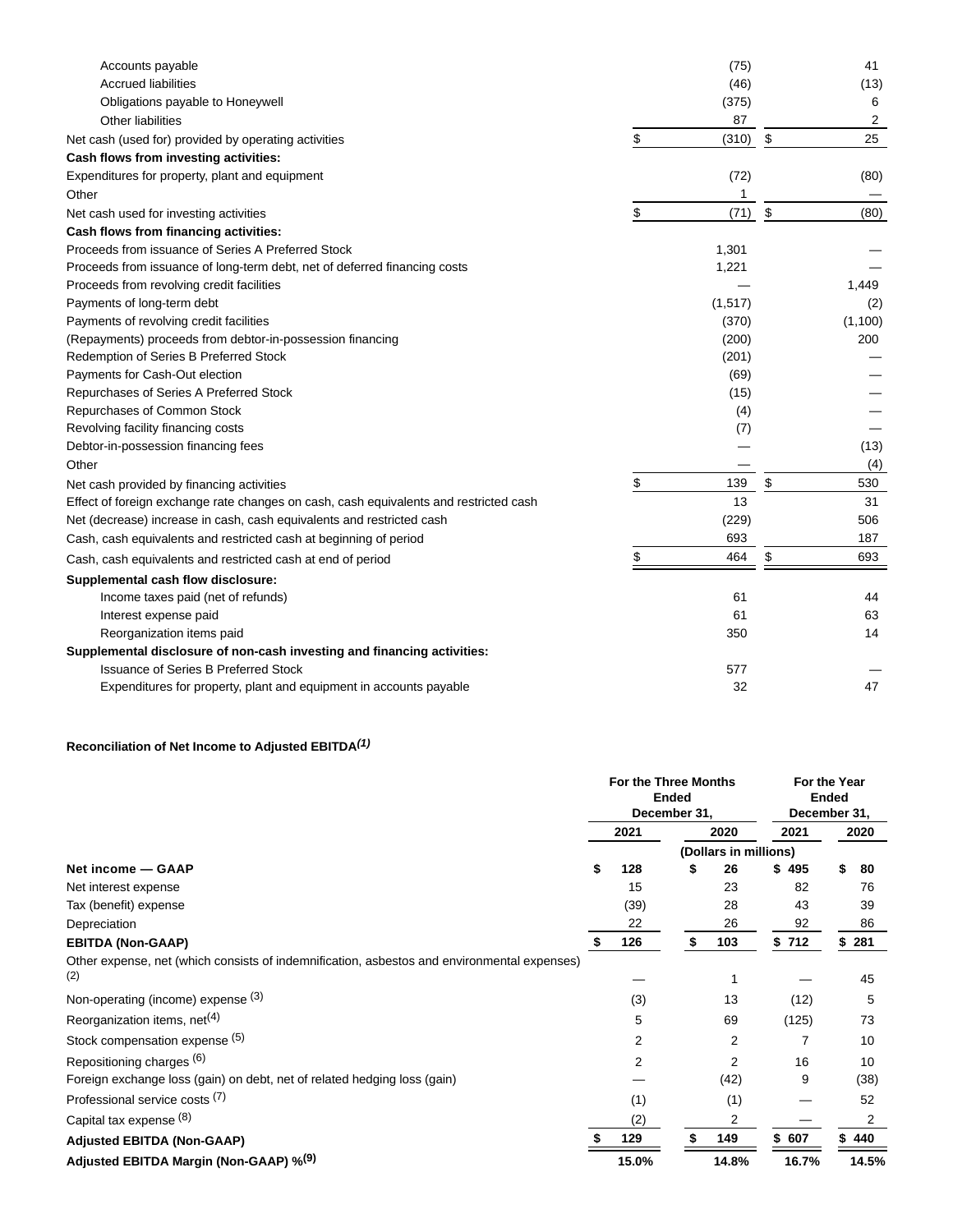- (1) We evaluate performance based on EBITDA and Adjusted EBITDA. We define "EBITDA" as our net income/loss calculated in accordance with U.S. GAAP, plus the sum of net interest expense/income, tax expense/benefit and depreciation. We define "Adjusted EBITDA" as EBITDA, plus the sum of non-operating (income) expense, other expenses, net (which consists of indemnification, asbestos and environmental expenses), stock compensation expense, reorganization items, net, repositioning charges, foreign exchange loss (gain) on debt, net of related hedging (gain) loss, Spin-Off costs, professional services costs and Capital tax expense.
- (2) The accounting for the majority of our asbestos-related liability payments and accounts payable reflect the terms of the Honeywell Indemnity Agreement with Honeywell entered into on September 12, 2018, under which Garrett ASASCO was expected to make payments to Honeywell in amounts equal to 90% of Honeywell's asbestos-related liability payments and accounts payable, primarily related to Honeywell's former Bendix business in the United States, as well as certain environmental-related liability payments and accounts payable and non-United States asbestosrelated liability payments and accounts payable, in each case related to legacy elements of the Bendix business, including the legal costs of defending and resolving such liabilities, less 90% of Honeywell's net insurance receipts and, as may be applicable, certain other recoveries associated with such liabilities. The Plan as confirmed by the Bankruptcy Court includes a global settlement with Honeywell providing for, among other things, the full and final satisfaction, settlement, release, and discharge of all liabilities under or related to the Honeywell Agreements. See Emergence from Chapter 11.(3) Non-operating income adjustment includes the non-service component of pension expense and other expense, net and excludes interest income, equity income of affiliates, and the impact of foreign exchange.
- (3) Non-operating income adjustment includes the non-service component of pension expense and other expense, net and excludes interest income, equity income of affiliates, and the impact of foreign exchange.
- (4) The Company applied ASC 852 for periods subsequent to the Petition Date to distinguish transactions and events that were directly associated with the Company's reorganization from the ongoing operations of the business. Accordingly, certain expenses and gains incurred during the Chapter 11 Cases are recorded within Reorganization items, net in the Consolidated Interim Statements of Operations. The Company applied U.S. GAAP for period subsequent to the Effective Date. See Note 1, Background and Basis of Presentation of Notes to the Consolidated Interim Financial Statements.
- (5) Stock compensation expense adjustment includes only non-cash expenses.
- (6) Repositioning charges adjustment primarily includes severance costs related to restructuring projects to improve future productivity.
- (7) Professional service costs consist of professional service fees related to strategic planning for the Company in the period before the Debtors filed for relief under Chapter 11 of the Bankruptcy Code in September 2020. We consider these costs to be unrelated to our ongoing core business operations.
- (8) The canton of Vaud, Switzerland generally provides for crediting the cantonal corporate income tax against capital tax. There was no income tax payable for the year ended December 31, 2020 and therefore the 2020 capital tax due of \$2 million was recorded in SG&A expenses.
- (9) Adjusted EBITDA Margin represents Adjusted EBITDA as a percentage of net sales.

#### **Reconciliation of Constant Currency Sales % Change(1)**

|                                    |         | For the Three Months Ended<br>December 31, |      |        |
|------------------------------------|---------|--------------------------------------------|------|--------|
|                                    | 2021    | 2020                                       | 2021 | 2020   |
| Garrett                            |         |                                            |      |        |
| Reported sales % change            | (14)%   | 21%                                        | 20%  | (7 )%  |
| Less: Foreign currency translation | (1)%    | 6%                                         | 5%   | 1%     |
| Constant currency sales % change   | (13)%   | 15%                                        | 15%  | (8)%   |
| Gasoline                           |         |                                            |      |        |
| Reported sales % change            | (15)%   | 29%                                        | 21%  | 8%     |
| Less: Foreign currency translation | 0%      | 7%                                         | 6%   | 2%     |
| Constant currency sales % change   | (15)%   | 22%                                        | 15%  | 6%     |
| <b>Diesel</b>                      |         |                                            |      |        |
| Reported sales % change            | (31)%   | 26%                                        | 14%  | (15)%  |
| Less: Foreign currency translation | $(2)\%$ | 8%                                         | 5%   | 2%     |
| Constant currency sales % change   | (29 )%  | 18%                                        | 9%   | (17 )% |
| <b>Commercial vehicles</b>         |         |                                            |      |        |
| Reported sales % change            | 2%      | 8%                                         | 28%  | (12)%  |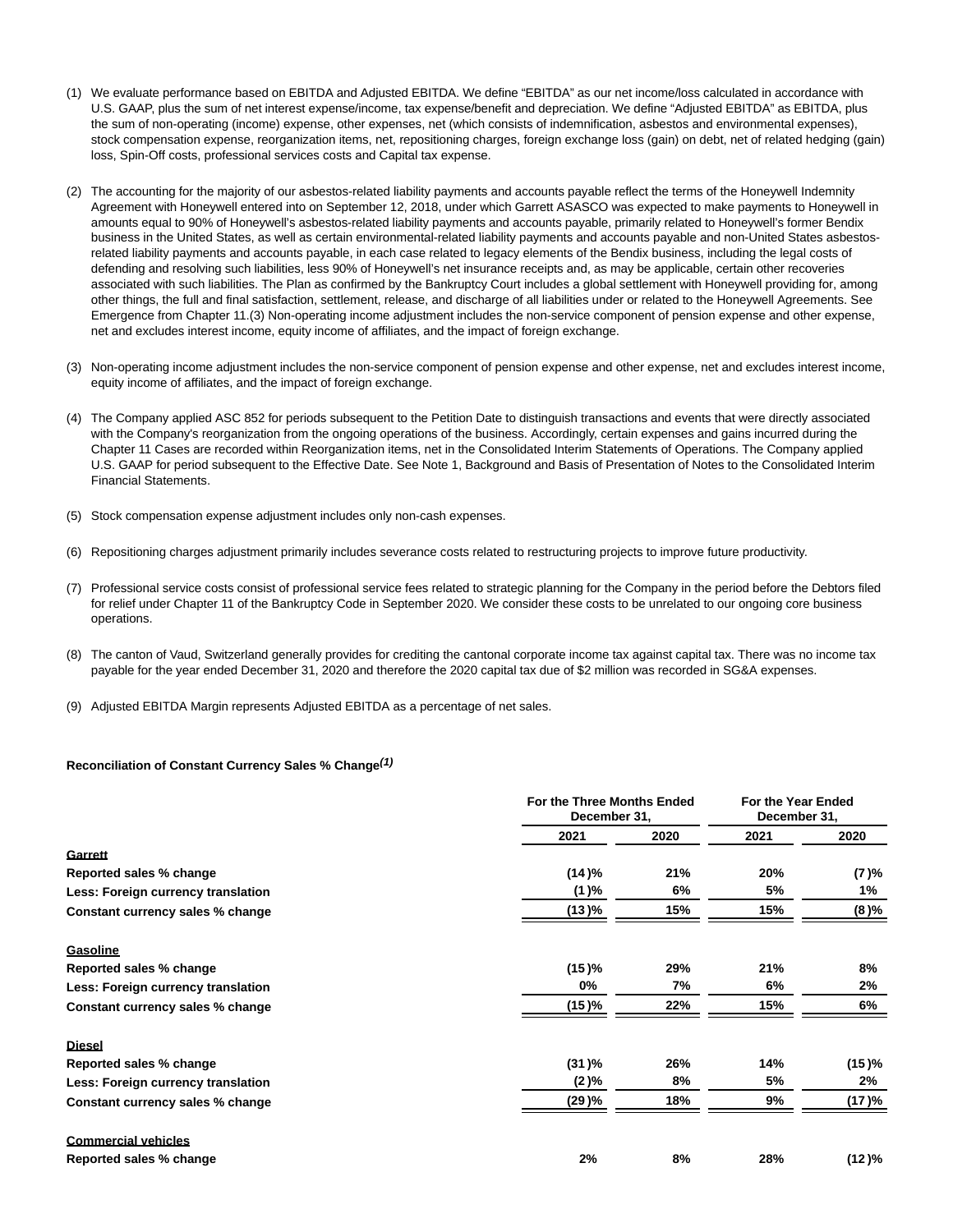| Less: Foreign currency translation | (1)%  | 4%       | 3%      | $1\%$ |
|------------------------------------|-------|----------|---------|-------|
| Constant currency sales % change   | 3%    | 4%       | 25%     | (13)% |
| Aftermarket                        |       |          |         |       |
| Reported sales % change            | 16%   | 11%      | 23%     | (12)% |
| Less: Foreign currency translation | (2)%  | 3%       | 2%      | 1%    |
| Constant currency sales % change   | 18%   | 8%       | 21%     | (13)% |
| <b>Other Sales</b>                 |       |          |         |       |
| Reported sales % change            | (11)% | $(10)\%$ | $-\%$   | (19)% |
| Less: Foreign currency translation | (3)%  | 4%       | 2%      | $-\%$ |
| Constant currency sales % change   | (8)%  | (14)%    | $(2)\%$ | (19)% |

1 We previously referred to "constant currency sales growth" as "organic sales growth." We define constant currency sales growth as the year-over-year change in reported sales relative to the comparable period, excluding the impact on sales from foreign currency translation. This is the same definition we previously used for "organic sales growth". We believe this measure is useful to investors and management in understanding our ongoing operations and in analysis of ongoing operating trends.

## **Reconciliation of Net Income – GAAP to EBITDA and Adjusted EBITDA, and to Adjusted Free Cash Flow and Net cash provided by operations less Expenditures for property, plant and equipment**

|                                                                                                | For the Three Months Ended<br>December 31 |      |    |                         | For the Year Ended<br>December 31. |    |                |
|------------------------------------------------------------------------------------------------|-------------------------------------------|------|----|-------------------------|------------------------------------|----|----------------|
|                                                                                                |                                           | 2021 |    | 2020                    | 2021                               |    | 2020           |
|                                                                                                |                                           |      |    | (Dollars in millions)   |                                    |    |                |
| Net income — GAAP                                                                              | \$                                        | 128  | \$ | 26                      | \$<br>495                          | \$ | 80             |
| Net interest expense                                                                           |                                           | 15   |    | 23                      | 82                                 |    | 76             |
| Tax (benefit) expense                                                                          |                                           | (39) |    | 28                      | 43                                 |    | 39             |
| Depreciation                                                                                   |                                           | 22   |    | 26                      | 92                                 |    | 86             |
| <b>EBITDA (Non-GAAP)</b>                                                                       |                                           | 126  |    | 103                     | 712                                |    | 281            |
| Other expense, net (which consists of indemnification,<br>asbestos and environmental expenses) |                                           |      |    | 1                       |                                    |    | 45             |
| Non-operating (income) expense                                                                 |                                           | (3)  |    | 13                      | (12)                               |    | 5              |
| Reorganization items, net                                                                      |                                           | 5    |    | 69                      | (125)                              |    | 73             |
| Stock compensation expense                                                                     |                                           | 2    |    | 2                       | 7                                  |    | 10             |
| Repositioning charges                                                                          |                                           | 2    |    | $\overline{2}$          | 16                                 |    | 10             |
| Foreign exchange loss (gain) on debt, net of related hedging loss (gain)                       |                                           |      |    | (42)                    | 9                                  |    | (38)           |
| Professional service costs                                                                     |                                           | (1)  |    | (1)                     |                                    |    | 52             |
| Capital tax expense                                                                            |                                           | (2)  |    | $\overline{\mathbf{c}}$ |                                    |    | $\overline{c}$ |
| <b>Adjusted EBITDA (Non-GAAP)</b>                                                              |                                           | 129  |    | 149                     | 607                                |    | 440            |
| Change in working capital                                                                      |                                           | 84   |    | 52                      | (88)                               |    | (135)          |
| Factoring and P-notes                                                                          |                                           | (2)  |    | 61                      | 10                                 |    | 34             |
| Cash taxes                                                                                     |                                           | (14) |    | (17)                    | (61)                               |    | (44)           |
| Capital expenditures                                                                           |                                           | 2    |    | (1)                     | (72)                               |    | (80)           |
| Other                                                                                          |                                           | (29) |    | 18                      | 32                                 |    | (13)           |
| Cash interest                                                                                  |                                           | (19) |    | (26)                    | (61)                               |    | (74)           |
| Adjusted free cash flow (Non-GAAP)                                                             |                                           | 151  |    | 236                     | 367                                |    | 128            |
| Honeywell Indemnity Agreement                                                                  |                                           |      |    |                         |                                    |    | (43)           |
| Stalking horse termination reimbursement                                                       |                                           |      |    |                         | (79)                               |    |                |
| Chapter 11 professional service costs (1)                                                      |                                           | (8)  |    | (14)                    | (220)                              |    | (101)          |
| Honeywell Settlement as per Emergence Agreement                                                |                                           |      |    |                         | (375)                              |    |                |
| Chapter 11 related cash interests                                                              |                                           |      |    |                         | (41)                               |    |                |
| Stock compensation cash                                                                        |                                           |      |    |                         | (10)                               |    |                |
| Repositioning cash                                                                             |                                           | (7)  |    | (1)                     | (14)                               |    | (5)            |
| Factoring and P-notes                                                                          |                                           | 2    |    | (61)                    | (10)                               |    | (34)           |
| Net cash provided by operating activities less                                                 |                                           |      |    |                         |                                    |    |                |
| expenditures for property, plant and equipment<br>(Non-GAAP)                                   |                                           | 138  |    | 160                     | \$<br>(382)                        |    | (55)           |

<sup>1</sup> Full Year Chapter 11 related cash interests increased by \$15M incurred in the second quarter 2021 after full reconciliation of all reorganizational items done in Q4 2021.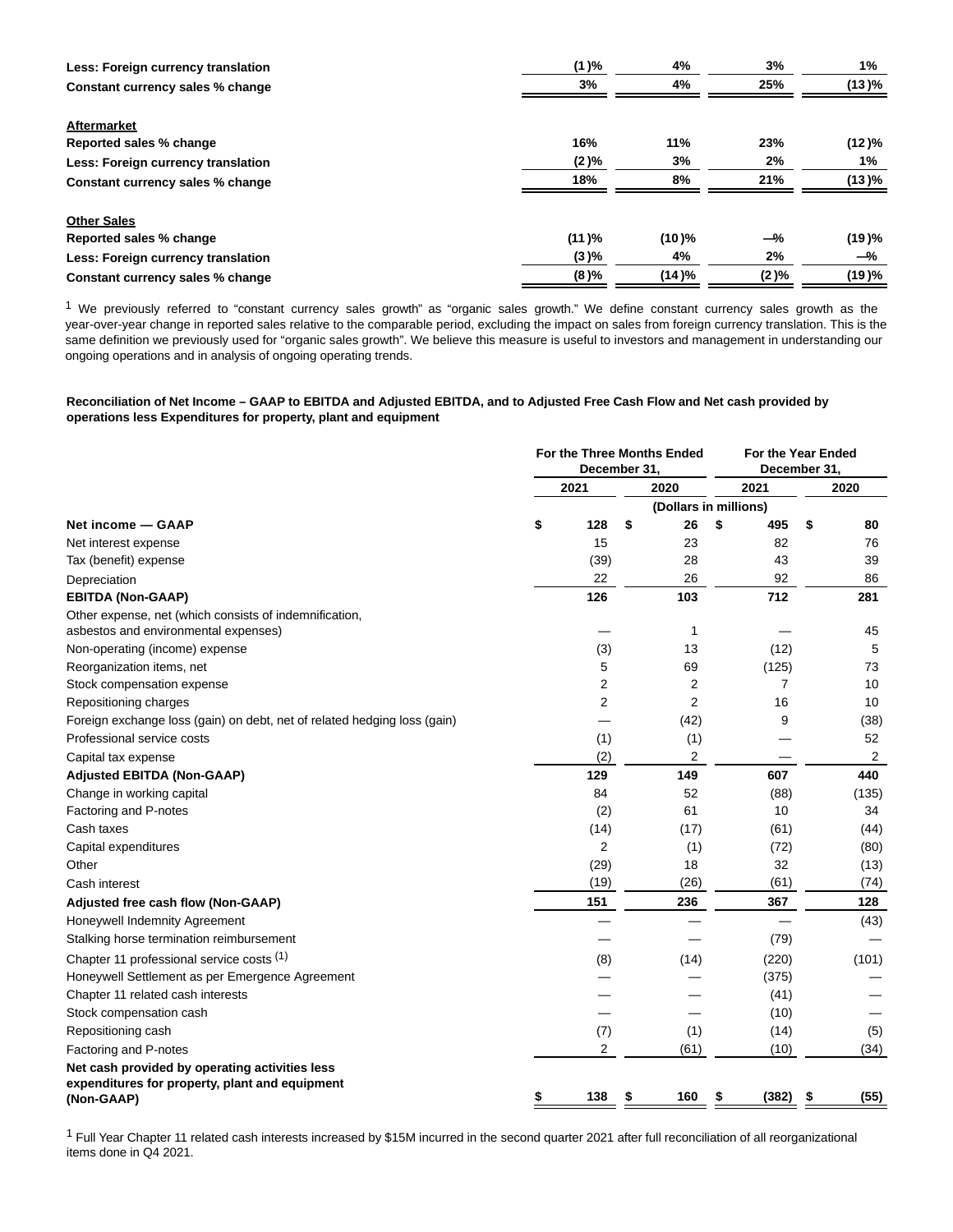## **Reconciliation of Cash Flow from Operations less Expenditures for PP&E to Adjusted Free Cash Flow**

|                                                                                                                        | For the Three Months Ended<br>December 31. |      |  |      | For the Year Ended<br>December 31, |       |  |      |
|------------------------------------------------------------------------------------------------------------------------|--------------------------------------------|------|--|------|------------------------------------|-------|--|------|
|                                                                                                                        |                                            | 2021 |  | 2020 |                                    | 2021  |  | 2020 |
|                                                                                                                        | (Dollars in millions)                      |      |  |      |                                    |       |  |      |
| Net cash provided by (used for) operating activities                                                                   |                                            | 136  |  | 161  | \$                                 | (310) |  | 25   |
| Expenditures for property, plant and equipment                                                                         |                                            |      |  | (1)  |                                    | (72)  |  | (80) |
| Net cash provided by (used for) operating activities less<br>expenditures for property, plant and equipment (Non-GAAP) |                                            | 138  |  | 160  | \$                                 | (382) |  | (55) |
| Honeywell Indemnity Agreement expenses                                                                                 |                                            |      |  |      |                                    |       |  | 43   |
| Stalking horse termination reimbursement                                                                               |                                            |      |  |      |                                    | 79    |  |      |
| Chapter 11 professional service costs                                                                                  |                                            | 8    |  | 14   |                                    | 220   |  | 101  |
| Honeywell Settlement as per Emergence Agreement                                                                        |                                            |      |  |      |                                    | 375   |  |      |
| Chapter 11 related cash interests (1)                                                                                  |                                            |      |  |      |                                    | 41    |  |      |
| Stock compensation cash                                                                                                |                                            |      |  |      |                                    | 10    |  |      |
| Repositioning cash                                                                                                     |                                            |      |  |      |                                    | 14    |  | 5    |
| Factoring and P-notes                                                                                                  |                                            | (2)  |  | 61   |                                    | 10    |  | 34   |
| Adjusted free cash flow (Non-GAAP) <sup>(2)</sup>                                                                      |                                            | 151  |  | 236  |                                    | 367   |  | 128  |

<sup>1</sup> Full Year Chapter 11 related cash interests increased by \$15M incurred in the second quarter 2021, after full reconciliation of all reorganizational items done in Q4 2021 .

<sup>2</sup> 2020 and Q1 2021 Adjusted FCF reported number was restated to reflect updated definition which excludes liquidity actions such as sales of receivables.

## **Reconciliation of Net Income to Adjusted Free Cash Flow Conversion Rate**

|                                                                                                | For the Three Months Ended<br>December 31, |      |   |                       | For the Year Ended<br>December 31, |       |    |      |
|------------------------------------------------------------------------------------------------|--------------------------------------------|------|---|-----------------------|------------------------------------|-------|----|------|
|                                                                                                |                                            | 2021 |   | 2020                  |                                    | 2021  |    | 2020 |
|                                                                                                |                                            |      |   | (Dollars in millions) |                                    |       |    |      |
| Net income - GAAP                                                                              | \$                                         | 128  | S | 26                    |                                    | 495   | \$ | 80   |
| Foreign exchange loss (gain) on debt, net of related<br>hedging loss (gain)                    |                                            |      |   | (42)                  |                                    | 9     |    | (38) |
| Other expense, net (which consists of indemnification,<br>asbestos and environmental expenses) |                                            |      |   |                       |                                    |       |    | 45   |
| Non-operating (income) expense                                                                 |                                            | (3)  |   | 13                    |                                    | (12)  |    | 5    |
| Reorganization items, net                                                                      |                                            | 5    |   | 69                    |                                    | (125) |    | 73   |
| Stock compensation expense                                                                     |                                            | 2    |   | 2                     |                                    |       |    | 10   |
| Repositioning charges                                                                          |                                            | 2    |   | 2                     |                                    | 16    |    | 10   |
| Professional service costs                                                                     |                                            | (1)  |   | (1)                   |                                    |       |    | 52   |
| Capital tax                                                                                    |                                            | (2)  |   | 2                     |                                    |       | 0  | 2    |
| Adjusted tax (expense) benefit $(1,2)$                                                         |                                            | (53) |   | 5                     |                                    | (59)  |    | (24) |
| Adjusted net income (Non-GAAP)                                                                 |                                            | 78   |   | 77                    |                                    | 331   | S  | 215  |
| Adjusted free cash flow (3) (Non-GAAP)                                                         |                                            | 151  |   | 236                   |                                    | 367   |    | 128  |
| Adjusted free cash flow conversion (Non-GAAP)                                                  |                                            | 194% |   | 306%                  |                                    | 111%  |    | 60%  |

 $<sup>1</sup>$  Adjusting items are tax effected at the same annual effective tax rate that was used at the time the adjusting item was originally recorded. If the</sup> adjusting item was not originally taxed at the annual effective tax rate, then the amount of the tax originally recorded is used.

2 2020 and Q1 2021 Adjusted Tax Expense (and consequently, Adjusted Net Income) reported numbers were restated to reflect an updated adjusted tax rate.

3 For Adjusted Free Cash Flow Reconciliation, please refer to page 14 for Reconciliation of Cash Flow from Operations less Expenditures for PP&E to Adjusted Free Cash Flow.

**Full Year 2022 Outlook Reconciliation of Reported Net Sales to Net Sales Growth at Constant Currency**

|                               | <b>2022 Full Tear</b> |                 |  |
|-------------------------------|-----------------------|-----------------|--|
|                               | Low End               | <b>High End</b> |  |
| Reported net sales (% change) | 2%                    | 11%             |  |

**2022 Full Year**